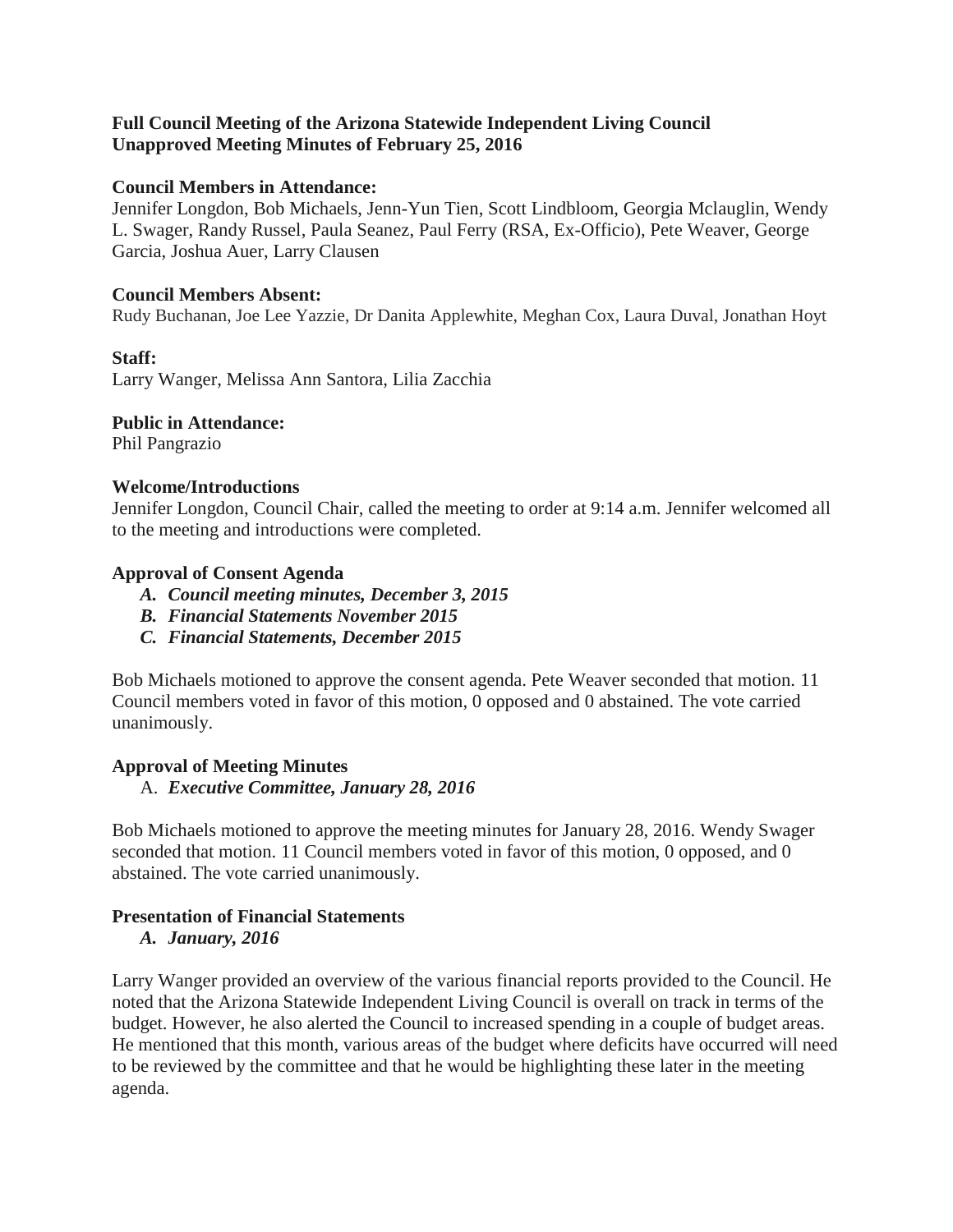Larry then updated the Council on financial issues related to SILC Congress. He indicated that final invoices for AV, CART, ASL and the hotel were paid in full early in February and that at no point in the process did the SILC need to take funds to cover conference expenses from our budget.

Pete Weaver motioned to approve the financial statements. Bob Michaels seconded that motion. 11 Council members voted in favor of this motion, 0 opposed, and 0 abstained. The vote carried unanimously.

# **FY2016 Budget Revisions**

Larry Wanger reported that the SILC has a deficit of \$2,015 in the line item under Council support related to lodging and per diem. He indicated this has happened as a result of greater than anticipated spending due to covering costs associated with Council members who travel from out of town to attend meetings in Phoenix from across the state of Arizona. He reminded Council that we are federally authorized and that it is appropriate for us to cover these types of expenses. We also had various Council members attend SILC Congress.

Larry reminded everyone that our financial policies and DES guidelines require that staff present a request for a vote by the Council if changes in a particular line item of the budget exceed 10 percent of the actual amount in that line.

# **Larry proposed the following plan in order to address the lodging deficit:**

Move \$500 from equipment rental, reducing this budget line to \$0. Move \$900.25 from meeting room rental, reducing this budget line to \$0.25 Move \$581 from directors and officers insurance, reducing this budget line to \$1.00 Move \$835 from liability insurance, reducing this budget line to \$35 Move \$1,060.12 from accommodations, reducing this budget line to \$2,189.88

Jenn-Yun Tien motioned to approve Larry's budget revision recommendations. Scott Lindbloom seconded that motion. 11 Council members voted in favor of this motion, 0 opposed, and 0 abstained. The vote carried unanimously.

## **Chair's Report**

Jennifer Longdon stated that her report would be brief. Jennifer reminded the Council that Larry Wanger's performance review will be conducted in the upcoming weeks. She told the Council to approach her, or email her with any questions or concerns regarding Larry's review.

Jennifer also announced to the Council that she has been hired as a contractor by Ability360 to work on their quarterly magazine, *Livability.*

# **Executive Director's Report**

Larry Wanger gave a brief report on the upcoming audit, announcing to the Council that it has not been completed yet. Larry stated that he does not anticipate any issues regarding the audit. He also mentioned that our auditor will be attending the upcoming Council meeting in April to provide a presentation regarding her findings.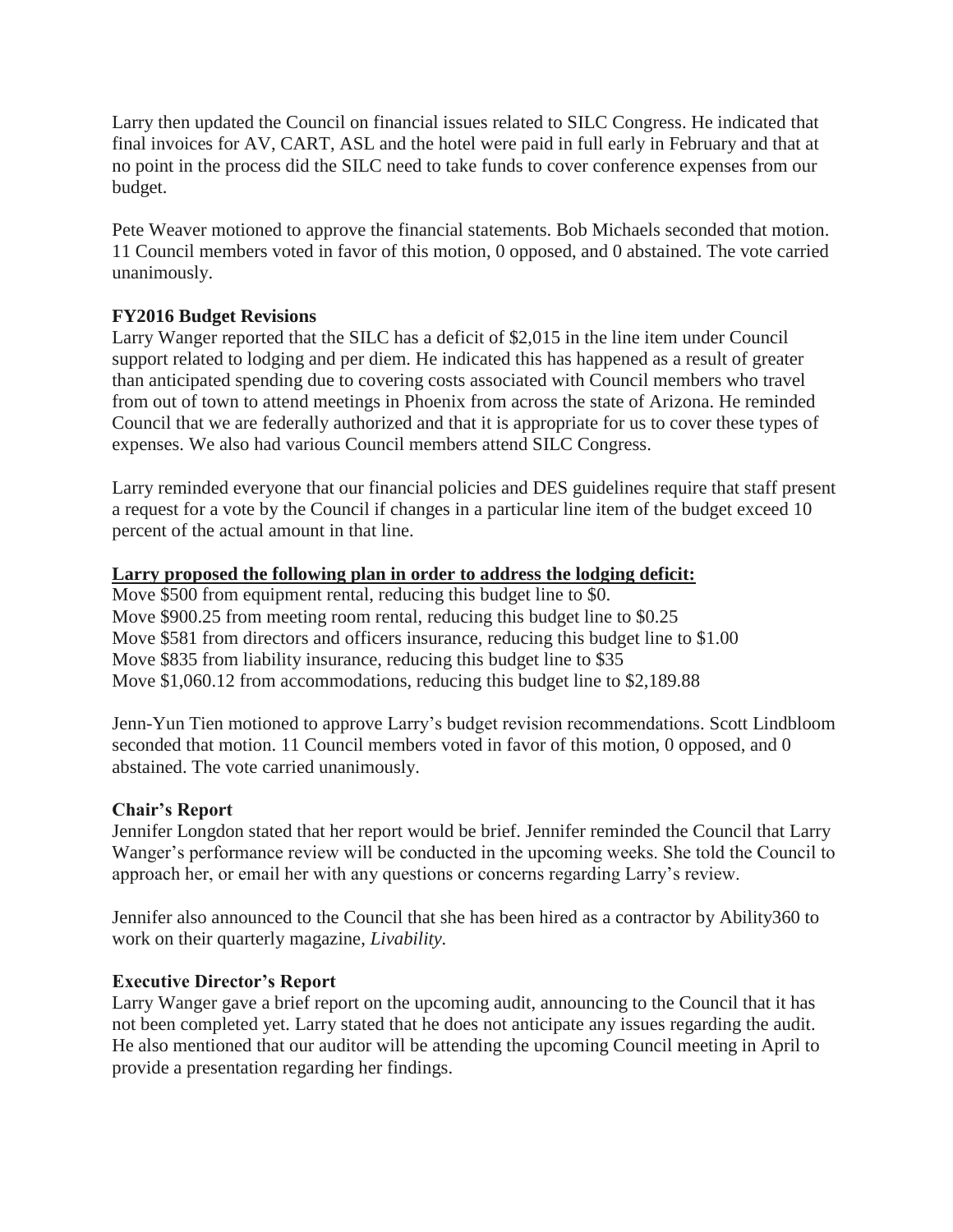Larry gave an update on the State Plan for Independent Living. Larry stated that the SPIL Development Committee met in early December and that he is in the process of writing a first draft of the SPIL. Larry told the Council that his draft will be ready to review in early March and that this draft will be distributed to the Council by email, with the final draft of the SPIL being submitted to ACL in June. He noted that significant time will be spent at our April meeting reviewing the document in addition to public input that was received to that point. Larry also mentioned that he is planning on offering an online Webinar in addition to partnering with RSA to host public hearings during the month of April in order to solicit public input.

After updating the Council on SPIL Development, Larry gave a brief report on Part B funding. Larry stated that he was hoping to identify a fiduciary agency, but has been unable to do so. Larry mentioned that there is concern among agencies about how becoming a fiduciary will impact their audit. Larry relayed to the Council that he has already spoken with three or four organizations.

After speaking to the Council regarding Part B funding, Larry updated meeting attendees on several disability related legislative issues. Larry stated that he was able to attend various meetings at the Legislature and provided information regarding different bills. First, Larry announced that the ADA notification bill (SB1284) has died. SB1284 would give small businesses 60 days to fix violations stemming from the Americans with Disabilities Act (ADA). Second, Larry updated the Council on the ABLE act (Achieving a Better Life Experience). This bill follows federal legislation enacted in 2014 and allows persons who have disabilities to accumulate a certain amount of wealth and special accounts that will not affect disability benefits. Larry stated that this bill is expected to pass. Third, Larry spoke about SB 1166, the Service Animal Bill. This bill conflicts greatly with federal law. Many provisions of the bill were omitted during recent legislative session, despite this, the bill is still not seen as effective or necessary by some advocates. Fourth, Larry spoke about RSA funding. Larry stated that the Governor has included 4 million dollars in funding for RSA in his budget proposal. This funding is a significant opportunity for increased federal match. Larry announced that the Statewide Independent Living Council is able to offer our support to this bill as it has been proposed by the Governor.

Larry then spoke about Council appointments. He stated that we have many members who are completing their second term at the end of June. Additionally, we have several members who are completing their first term and may, or may not continue within the Council. Larry also updated the Council on Federal Law changes regarding Council appointments. Larry encouraged the Council to mark Thursday, April 28<sup>th</sup> on their calendars. This Full Council meeting will review the 2017 Fiscal Year budget, the SPIL, and Council appointments. Lastly, Larry updated the Council on SILC Congress, which occurred in January. Larry announced to the Council that the conference committee is hoping to host the conference in a different hotel (as the Sheraton increased their room rates by 60 dollars).

# **CIL UPDATES**

Larry Wanger announced to the Council that Vicki Cuscino (from *The Direct Center for Independence* in Tucson) was scheduled to present at this meeting, but will instead present at the upcoming Full Council meeting April.